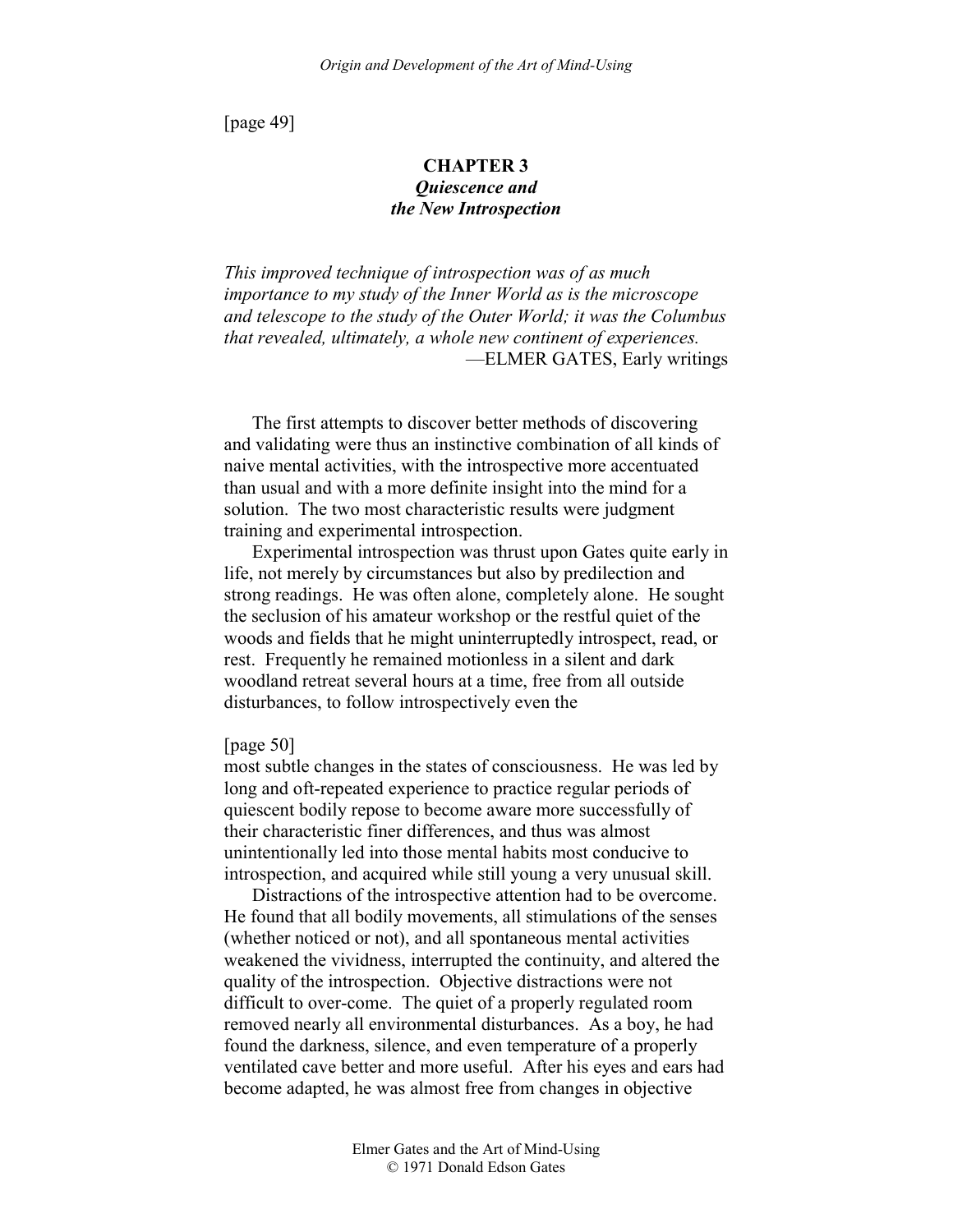stimuli, for a constant and uniform stimulus soon becomes unnoticed, even though it still has its effects. He found it advantageous to practice always in the same place. The conscious mind thereby becomes accustomed to the peculiar character of the disturbances and finally stops noticing them. The subconscious does not become accustomed to them, however, being disturbed by much more minute influences.

Subjective spontaneities were not easily overcome. He practiced long and hard and in many ways, trying to secure freedom from such disturbances as involuntary movements; such distractions as attention to subjective sounds in the ears and light in the eyes, swallowing the saliva, respiration, the beating of the heart, organic feelings in the stomach and other organs, the rush of breath through the nostrils, the pressure on the body of clothes and of the chair upon which he sat, smells, tastes, temperatures. Still more distracting was the ever-recurring procession of images, ideas, emotions, sentiments, reminiscences, passing like an endless stream of phantoms through the mind, coming uncalled and departing unbidden. These annoyed him most.

All his best efforts were of little avail until he took advantage

### [page 51]

of the "great and important law that functional activities of the mind and body, if systematically and regularly repeated, soon form the habit of periodicity." He practiced at the same time every day without intermission. Functional periodicity of quiescence was established as a habit at a certain hour daily, first for one kind of spontaneity and then for another. Just as one gets hungry or sleepy at a certain time, so he became quiescent automatically and subconsciously at that daily hour. By voluntarily directed and habitually enforced quiescence at a time when he was, as he emphasized, well rested, thoroughly recuperated, well slept and well nourished, he accomplished a quiescence of all the muscular and sensory functions and of the organic feelings, and thus removed, so far as possible, all disturbances of the attention so that he might successfully detect minute shades of differences in the mental processes that were introspected.

Muscular quiescence was accomplished by confining his attention solely to not allowing, even once, any movement. At first the sitting lasted fifteen, then thirty minutes daily, then one hour. The torso was poised vertically in the chair so as not to strain the muscles, with the arms and legs in an easy position. As this was the main work at that time, the "one business" of his life, he took for it the best part of the day, the noon hour, and practiced every day with punctilious exactness. The habit soon grew so strong that when the hour arrived he would, even if unaware of the time, feel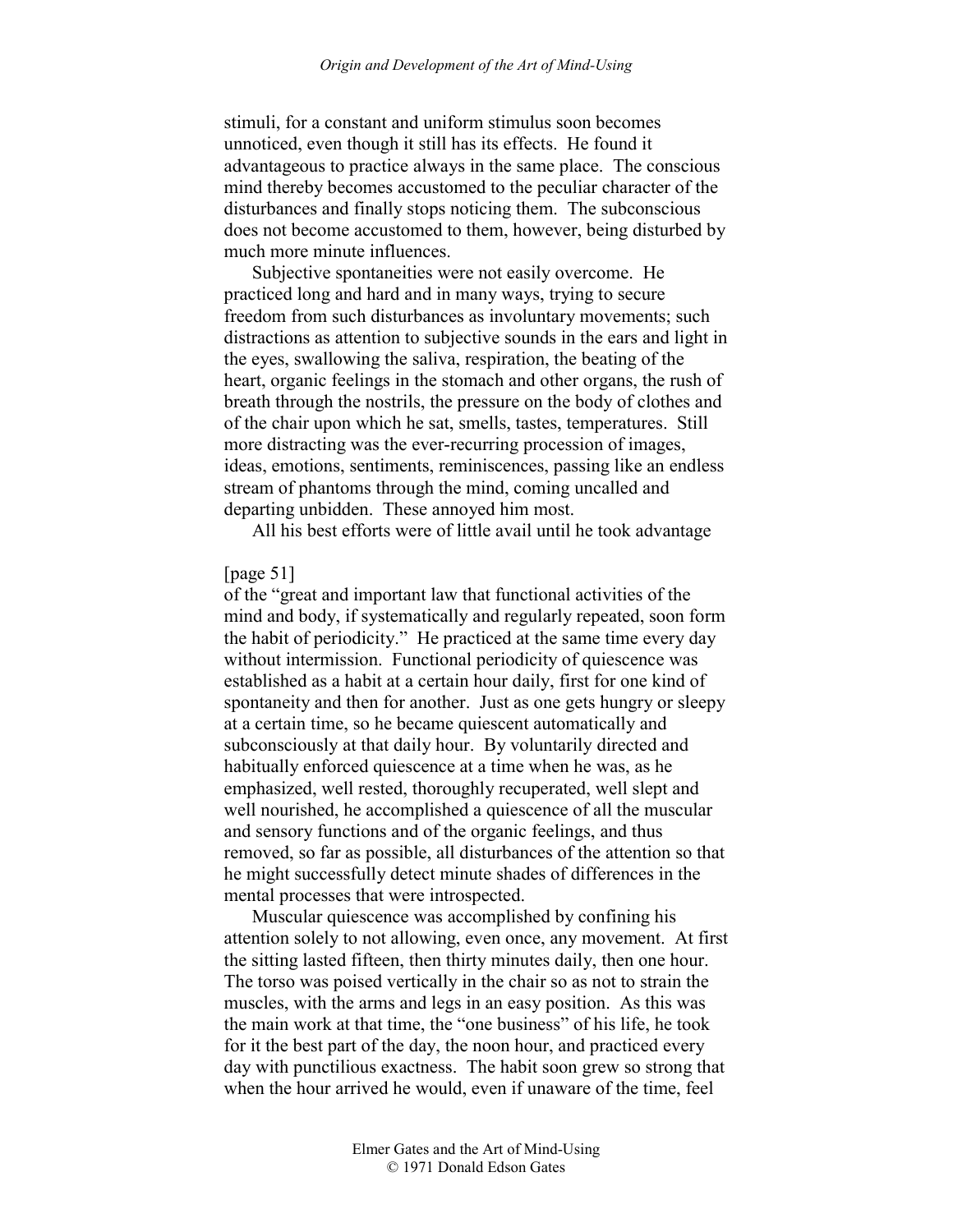restful. After he had practiced about seven months, the muscles would remain quiet of their own accord. "That restless tendency to involuntary muscular activity which is so common to all people when ill at case, or when first trying to stand or sit very still, had during that daily hour entirely disappeared."

Later in life Gates learned the psycho-physiology of this process. Inhibitive motor memories were recorded or enregistered in the brain, and they, like well-trained servants, subconsciously superintended the maintenance of quiescence, so that voluntary attention was no longer required. That area of the brain with motor memories had been so accustomed, during his former

# [page 52]

waking life, to uninterrupted and largely useless activity, that constant bodily motions became second nature or automatic. They were accompanied by innervations, sensations, and disturbances of the circulation, and apart from wasting vital energy, produced a concomitant activity in the brain and interfered with introspection. If the introspection were to be vivid, it should be undisturbed by any conscious state except the one it was introspecting. He noticed that during muscular quiescence he could more vividly and successfully introspect the sensations accompanying a muscular movement.

Sensory quiescence was attained in the same way, the different senses being trained one at a time. "If a light or noise is disturbing," he advises, "pay no attention to it and inhibit your consciousness from dwelling on it. I can not tell you how to do this, any more than how to move your arm, except that you do it by trying until you succeed. You must, for instance, have a notion of what is to be done, then intensely desire it and persistently will the inhibition of attention, and repeat the effort until it occurs. Remain aware, and aware that you are resting and inhibiting all mental work. If it does not occur, stop further effort. From the moment one is awake the sensory areas, like the leaves of the aspen tree in the wind, are habitually without a moment's rest, and they have been since birth. When introspecting, the senses should be completely quiet in the new quiescent sense, except the one being introspected, which should alone be active."

When the senses are thus rested, the blood supply, which habitually congests the cortical sensory areas and nerve-endings, diminishes and more blood and functional energy are free to be used by the higher areas. Gates found that smaller sensory differences could be discriminated, and the sense had certain phases and peculiarities that he had never before been able to notice.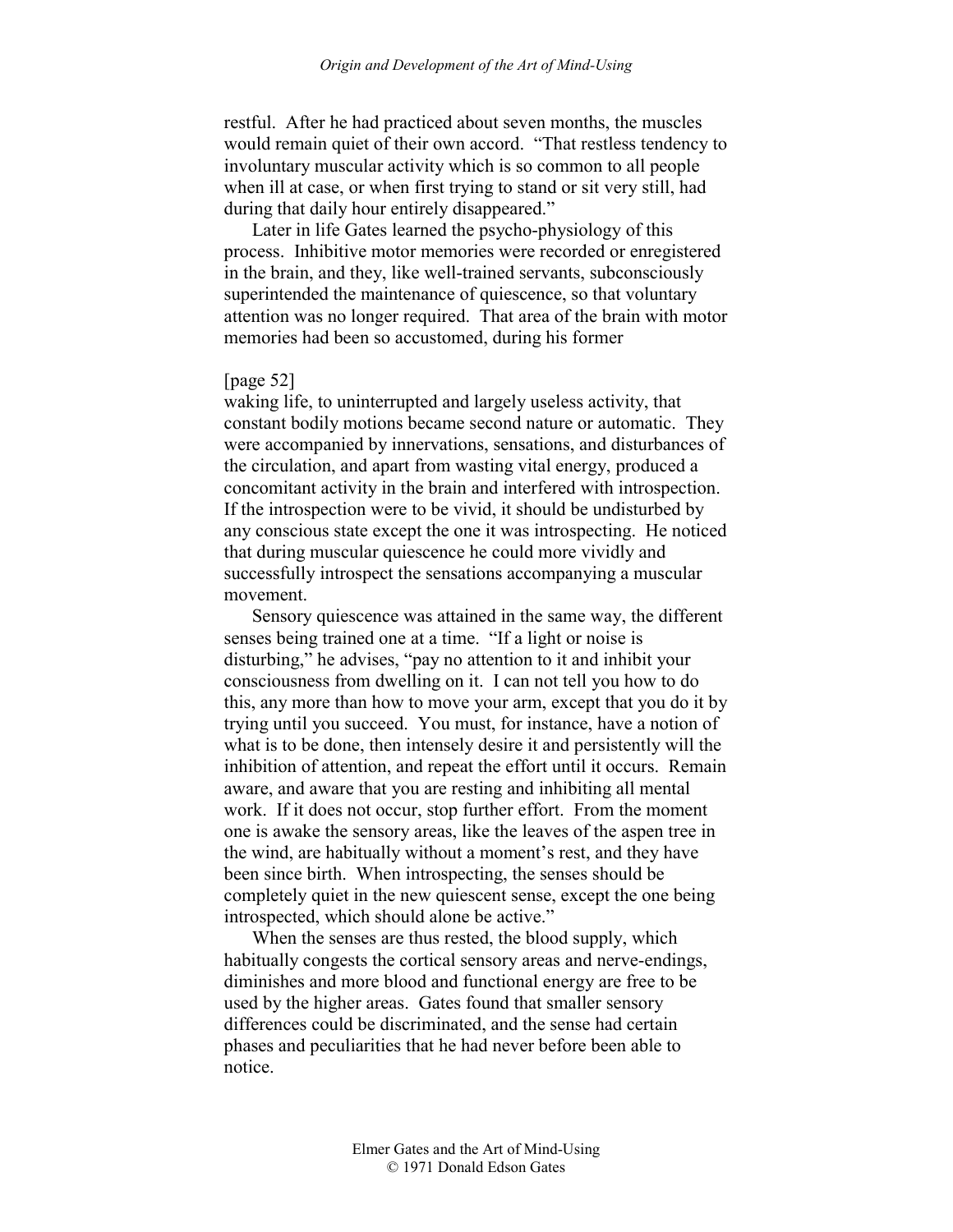Quiescence of organic feelings was also difficult. It was necessary to be free of pain or sensations in the bodily organs that make introspection difficult and imperfect. The organic feelings cannot easily be inhibited when they arise, nor should they, serving as warnings that should be heeded. By sufficient practice,

# [page 53]

however, they can be inhibited, if not too intense. But the proper way is to lead such a normal life that there will be no occasion for organic feelings to arise. These sensations should not be suppressed, but rather cultivated, and such a healthful life led that no cause for them arises. Normal quiescence is impossible without complete health.

Intellective quiescence was accomplished by the same methods to the inhibiting of spontaneous images, concepts, ideas, thoughts, reminiscences, and other such disturbances. Emotive quiescence was more difficult, especially during periods of worry or social excitement, but was accomplished with methods discovered later. Conative quiescence was the most difficult.

Anyone who has attempted this practice of quiescence, even only slightly, will appreciate this delightfully illuminating description of Elmer Gates':

"After all this had been accomplished, during a little over two years effort, there still remained the most difficult part: to attain automatic inhibition of the spontaneous intellective and emotive activities. At any unexpected moment the quiescence is apt to be disturbed by some one of the various business or social interests knocking loudly at the front door of consciousness and ere the awareness or the subconsciousness has had time to inhibit it, the Attention, with insatiable curiosity, has opened wide the door and seated the unbidden guest. To get rid of this intrusive caller is not always easy—for he is persistent and engrossing and even when he has been ousted he leaves his influence behind. And if you do not answer the knock you are apt to feel that perhaps it is something important and ought to be attended to.

 "The plans and duties and opportunities of the day, if they are not permitted to approach the front door, will shout in at the windows or calmly sit on the front steps and wait until you come out—and you know they are there, like a conscience, impatiently awaiting their opportunity. When you think you have effectually barricaded yourself against all these disturbances so the spontaneities of the intellect have either concluded to stay away or the attention no longer notices them, and you are about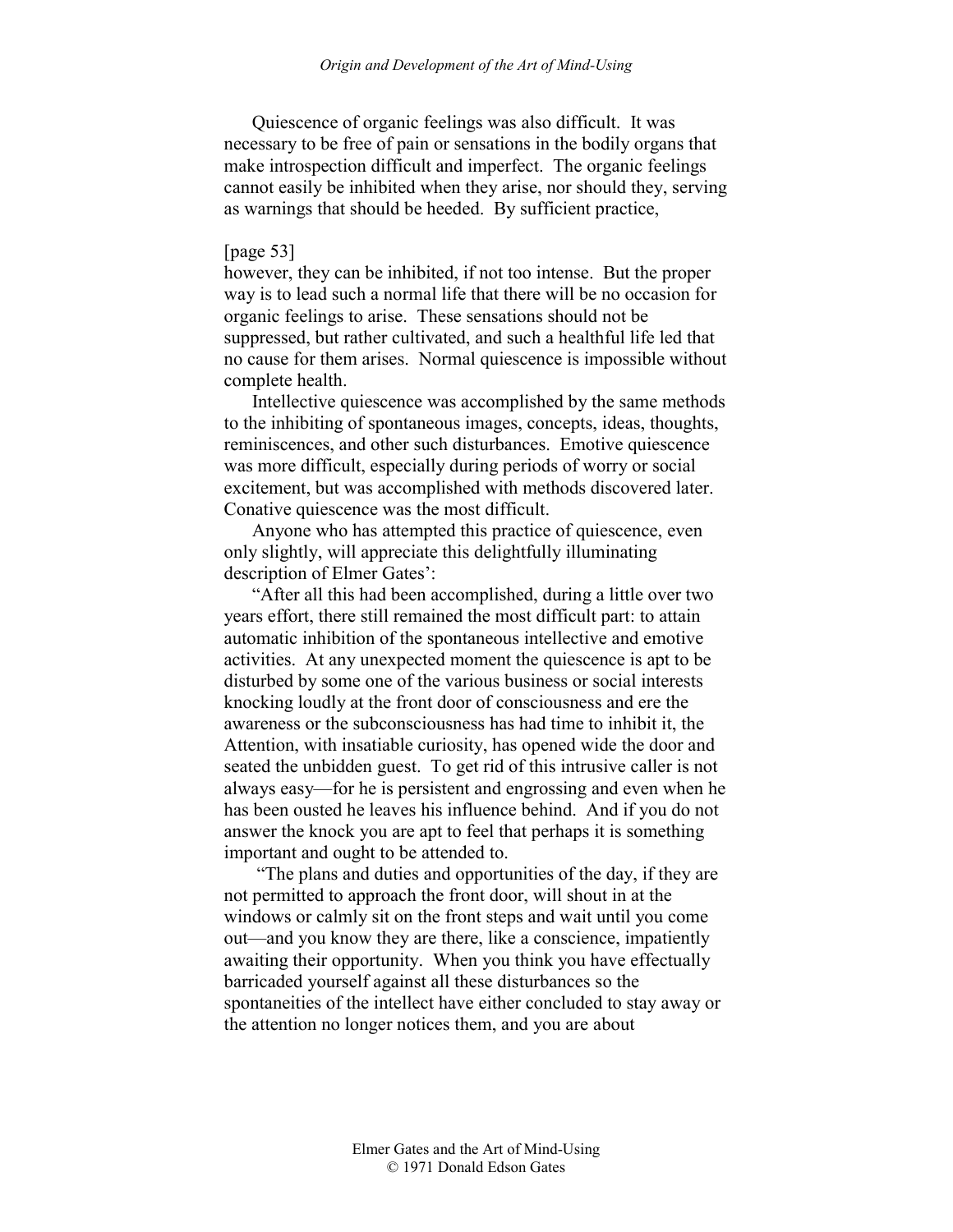### [page 54]

to congratulate yourself on your commendable ability to be ruler in your inner realm and crown yourself King of your own mind, then there suddenly steals into your consciousness the seductive light of some great love whose insuppressible radiance finds no barrier in closed eyelids or in automatic inhibition of muscular and intellective states, and, ere you are aware, your breath comes quicker and your heart beats faster and the arena where you were about to introspect a voluntarily produced mental state is bathed in a luminescent glory that blots out everything else. Or, when you think that in the empire of your mind you are about to become Monarch of all you survey, then it is that the sky is sometimes almost instantly overcast with the oppressive gloom of some great grief whose black clouds blot out the very stars of hope and thunder out reverberations of woe that will seemingly forever echo in your soul. And sometimes again the recollection of some amusing incident or some sudden gust of resentment will ripple with incipient laughter or momentary anger the smooth sea whose surface is your only mirror in which to reflect the heavens above. The appetites and desires are easily kept quiescent by a normal life, and they are not apt to intrude uninvited."

Change of environment to get into a wholly new set of influences and stimuli he found a necessary last step in preparation for successful introspection: otherwise certain peculiar conditions and influences of the habitual surroundings would be mistaken for normal and essential characteristics of his consciousness. Suggestions of the social atmosphere and local objective forces were mistaken for permanent mental states.

In this practice of quiescence Gates had none of the so-called occult reasons, such as "entering the mystic silence," but did it to remove so far as possible all psycho-physical and physical obstacles and distractions to the best introspective working of his mind. "The virtue," he noted, "does not lie in simply getting quiet, but depends wholly on what the mind does when it gets so good a chance." The quiescence-training that gave a habit of inhibiting muscular spontaneities produced *physiologic rest*, while

#### [page 55]

training of the intellective, emotive, and conative spontaneities produced psychologic quiescence. The term *quiescence* was used to distinguish it from ordinary rest, and was defined at that time as "the art of attaining functional equalization, rest, metabolic recuperation, and the art of inhibiting useless spontaneities." Later his researches on the volitional factor of conation and the conscious factor of volition taught him "how to teach quiescence to involve no mystical elements." But this erroneous interpretation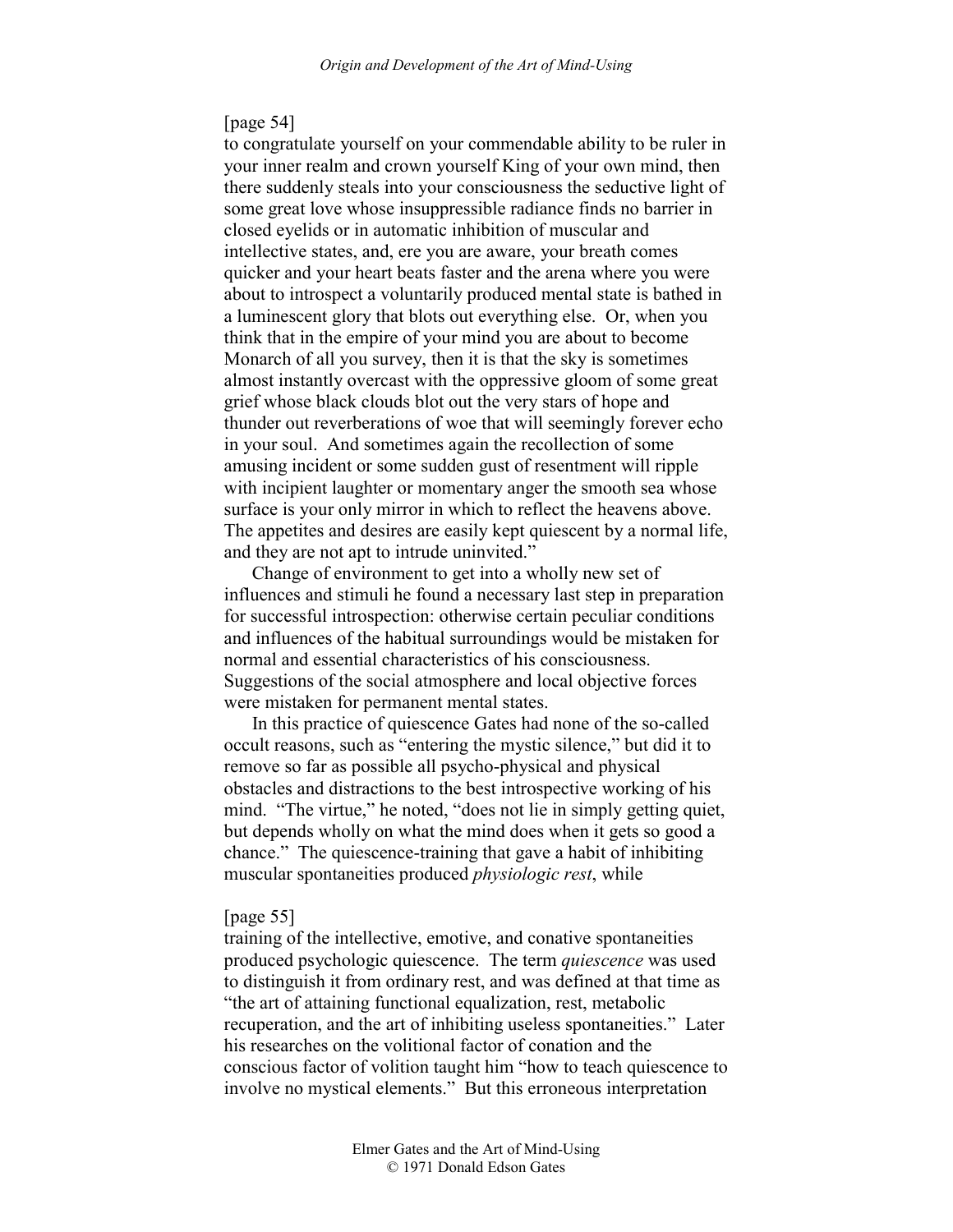was always a concern of students. One student, Henry C. Houghton, M.D., professor of physiology and otology, New York Medical College, who had spent some time in Gates' laboratories at Chevy Chase, wrote to him as late as 1899:

"There is a large and increasing class of minds who will hail your book with glad words, will feed on it and find relief from starvation.... I can see that quiescence will be viewed in different ways; but it is so strong on the physical side, so like Delsarts in some shade, so in the line of 'Menti-culture,' and so true, that I can not see how it can be left out; but the danger of being classed with the 'Eastern fakirs' is so evident that you need to guard the practice by reasons of scientific sort."

The description of quiescence herein follows Gates' latest explanation. One aspect he expressed quite vividly in this way:

"The inhibition of all useless voluntary and involuntary muscular and sensory activities—of purposeless intellections and impulses—soon became by force of periodicity, easy and more and more complete. Useless twitchings, rumblings, muscular and mental strains, brooding, worries, desires, imagings, were stopped. Evil and depressing emotional states were suppressed, and the pleasant ones correspondingly increased. The light of awareness was kept brightly burning, but the flickering flames of useless conscious states were turned down ever lower and lower until even the purposive processes were quiescent. If completely successful, the body feels like a statue inhabited, not by special

#### [page 56]

senses and feelings, but by a pervading body-feeling (somatosis); the whole cerebral cortex (which is anatomically connected with all parts of the body) sends libero-motor and metabolic and circulatory and other nervous influences to all parts of the body at once, thus equalizing the vaso-motor irregularities of the blood circulation due to one-sided activities and specialized habits of work. The areas of the brain and body that have day by day been accustomed to prolonged activity, and which during night have been the center for dreams, have thus become permanently over congested with blood, but during this quiescence have a chance to rest and recuperate because the blood is withdrawn and spread throughout the whole body almost uniformly. In ordinary life at all times certain organs, or motor areas, or intellective or emotive areas, are habitually (by reason of the vocation or trade of the person) hyperemic and their states dominant in consciousness, and other unused structures are anemic; i.e., there is an unequal distribution of functional activity in the organism, and this leads to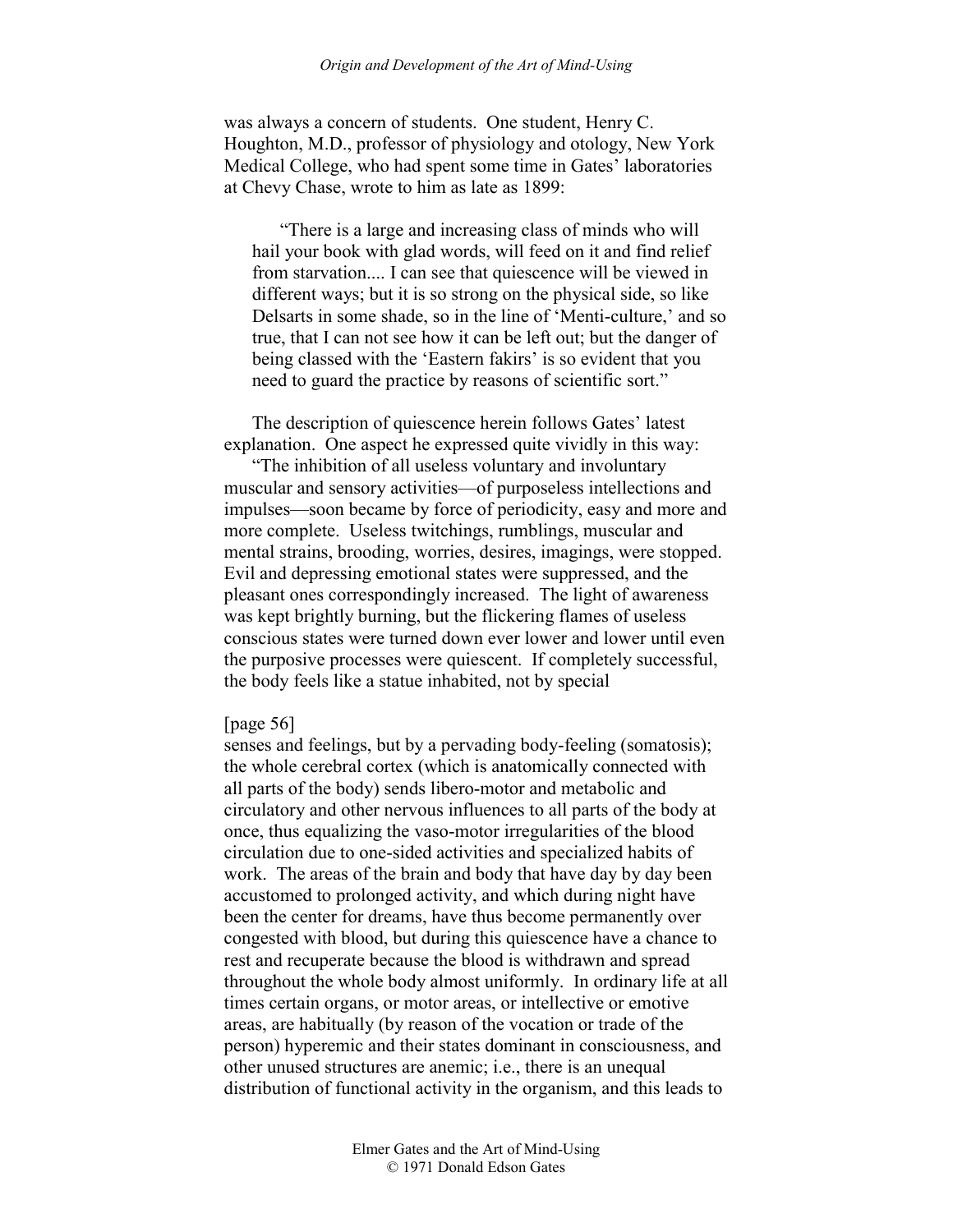an atrophic disuse of some structures and a hypertrophic growth of others, which when long persisted in produces disease. But quiescence relieves the irregularity and permits rest and recuperation. During the quiescence there occurs a metabolic manufacture of vital energy that otherwise would not have been made; and this energy is distributed more uniformly over the body, and the surplus is stored for future use. Only during complete rest does this take place in the cells of the body. Few people ever rest completely. They may spend enough time doing nothing, but they do not properly rest.

"This practice soon forms a habit of making bodily motions and mental activities only when there is a purpose. The period of quiescence forms a habit that gradually extends in its influence beyond that hour and relieves the mind of its multitudinous, harmful, spontaneous agitations. It conduces to continuous and regulated mental functioning. In many ways it secures anatomic and psychologic growth, removes wrong habits, forms correct bodily positions, relieves abnormal muscular and mental tensions and nervousness and wrong vaso-motor dominancies. It allows

#### [page 57]

an opportunity for the action of those subtler and more uniform influences belonging to the inherent or immanent nature of the mind and promotes the functional growth according to the needs of the mind's activity undeterred by abnormal or unduly accentuated habits. It allows the normal nervous stimuli regulating growth to act equally upon all structures and functional activities. The special memories of some trade or profession and the special cortical dominancies belonging to particular occupations, no longer so completely determine and monopolize the course of cerebral growth, but the whole nature of the mind begins to act upon the whole organism in which it is embodied."

Gates noticed that he was gradually becoming healthier, and his consciousness becoming more vivid and clear. His health was largely due to regular habits of eating, sleeping, and working, and to the congeniality of his occupation, but it was nevertheless profoundly influenced by the perfectly rested condition in which his mind kept itself. The high state of health in turn augmented intensity of consciousness, power of attention, depth of emotion, and energy of will.

He worked hard every day—often for several months he kept at hard physical labor—but he made it a point that if his mind felt fatigue from, for instance, seven hours' work, he would rest; and next day he could perhaps labor seven and a half hours before feeling fatigue. By gradually increasing the severity and length of the daily task, he found that he could often labor fifteen hours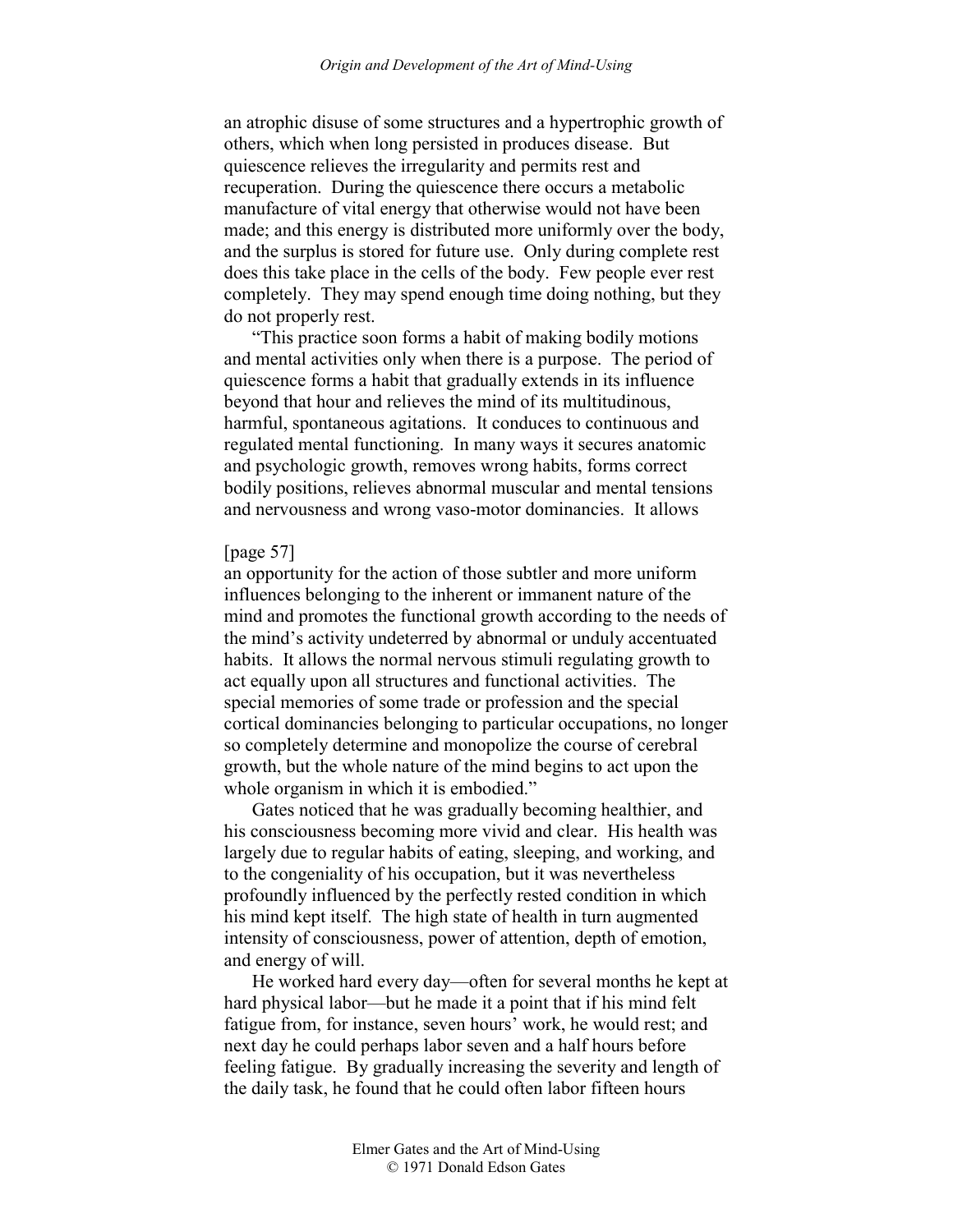without feeling fatigue. As a rule his mind secured for itself sound and dreamless sleep, was well rested, kept its body properly clad and well nourished; nevertheless, its highest exuberance of health and most vivid consciousness was experienced only after it had for several months regularly practiced that more perfect and equable kind of energy-creating rest that he technically termed quiescence.

Introspective experimentation with his conscious states by making them act upon each other-this study of subjective states acting on subjective states, of what hindered or promoted new ideas—soon led to so regulating his life that he would

### [page 58]

always have plenty of surplus vital energy, beyond that required for ordinary activities, for the very best mentative results. He found that by practicing quiescence regularly at the same hour daily and then devoting the remainder of the day to intellective work, this systematic tendency soon became habitual, and the organism expected and prepared for it. A daily mentative periodicity and a higher mental capacity were produced shortly afterward. The other functions being quiet, it became the mind's habit to be more fully awake and aware. Sleep is apt to be disturbed by dreams; and anyway he found it did not produce the kind of intellective rest that quiescence did. Not only was the power of introspection slowly augmented, but a more effective intellective dominancy was established during the remainder of the day; the higher mental processes tended to become dominant over the lower. All related psychological and physiological functionings were augmented, he learned, with increased respiration, circulation, and metabolism; and the subconscious processes gave evidence of readiness. All dominancies of consciousness and of vasomotor blood supply connected with other kinds of functioning subsided, and the whole mind and body were given over completely to the support of that process which habit said must occur at that periodicity. The result was an augmentation of every phase of that activity. There was no physiological inertia, but a readiness.

In a similar manner the mind got ready for its introspective practice after each period of quiescence, constituting not merely a periodicity of quiescence but also a periodicity of introspection.

These periodicities favored the acquisition of automatic skill. A functional habit could thereafter be more quickly and completely established. He found abundant proof in many ways; for instance, if a musical periodicity had been once formed for a certain hour, it was not easy to do mathematical work during that period. Moreover, for some time after practice had been abandoned, new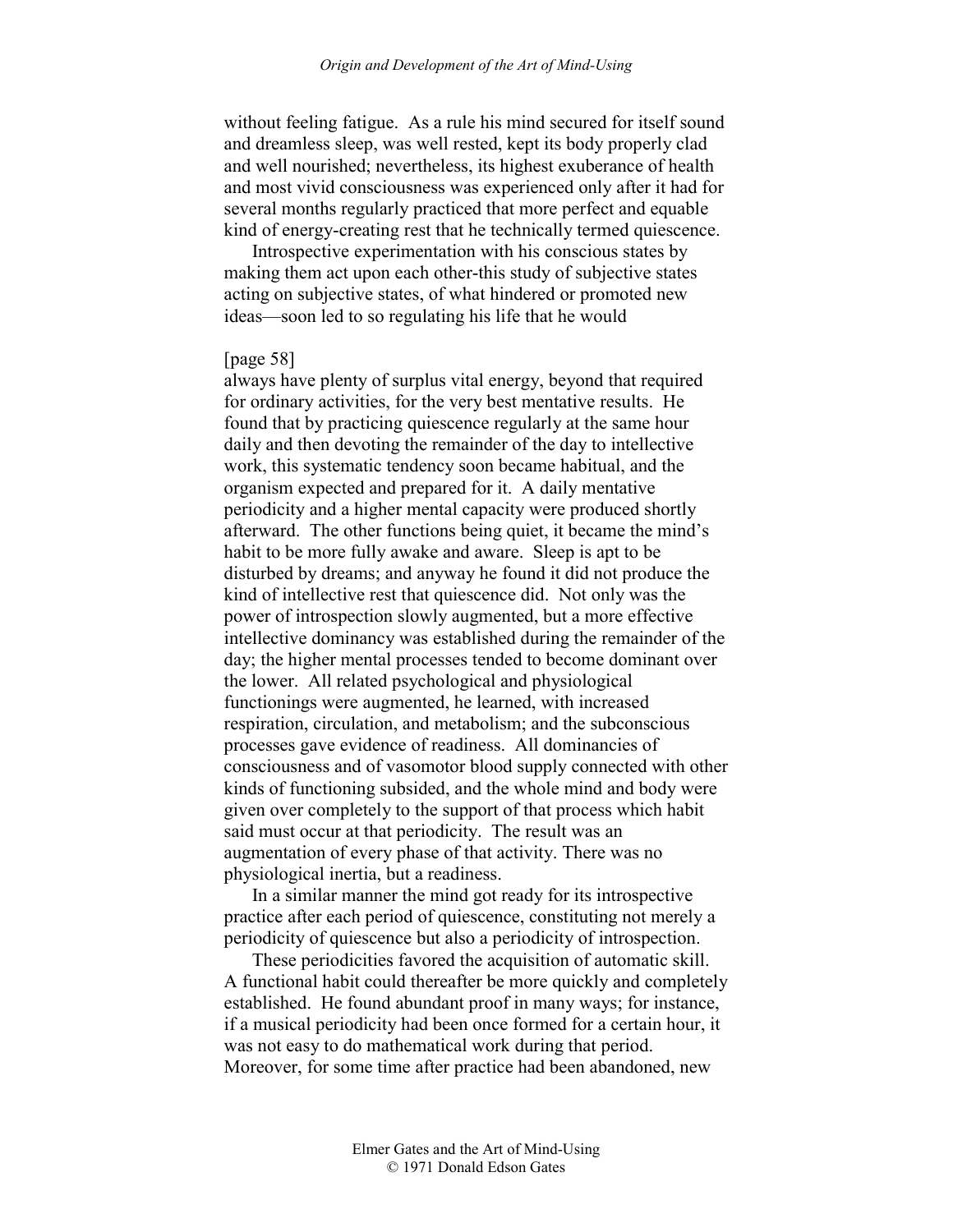musical or mathematical ideas would occur oftener during their former periods.

Gates could not vividly introspect an active mental state

### [page 59]

when there was any slight degree of fatigue of the activity producing it; or when there was general fatigue; or when conative strains were simultaneously in the mind. Regarding this last difficulty, he found that all kinds of consciously-noticed and subconsciously-felt organic, muscular, or sensory stimuli produced a sort of glowing or hazy foreground semi-consciousness through which the introspected state had to be "seen"; that the habitual daily mental activities produced a sort of glowing background against which the state could not be distinctly introspected. In addition, the mind would frequently be engaged upon a mental process, as yet partly or wholly subconscious, which in a few hours or days would result in some new idea, insight, or bit of creative work, or some new emotive craving or leading; that is, the mind was parturient with some new conception and about to give birth to some new step in its growth. This produced a brain-strain and a sort of fore glow in consciousness that was apt to be mistaken for a quality of the state introspected. On the other hand, a mental activity that had just stopped a few hours or days ago, especially if of great interest or intensity, left an afterglow in consciousness that tinted with its own hues every introspective scene.

It was not easy to overcome these hindrances. "There were," Gates pointed out, "no guidebooks to follow, no Baedeker of the introspective world. No precedents had been established, no guideposts set up by predecessors. I was entering alone into a new region, wholly unaware of the kinds of dangers or opportunities. I had to learn by doing it. I had to do it first and find out how afterwards. After many successive expedients, I finally found that to get a clear arena, unencumbered with uninvited guests—so the invited mental states might come out, like gladiators one or two at a time, and perform for my introspection—it was necessary to attain what I called psychological and physiological quiescence.

"It is not a fad," he emphasized, "not 'sitting in the silence for concentration.' It is serious work for earnest students. The novelty will soon wear off, unless indeed it is kept up until the real

#### [page 60]

novelties of originative mentation commence; and then the wonders of the Arabian Nights sink into insignificance as compared with the new world of your own mind which is by far more marvelous than the Seven Wonders of the objective world. A world in which you alone can enter, and only by means of your